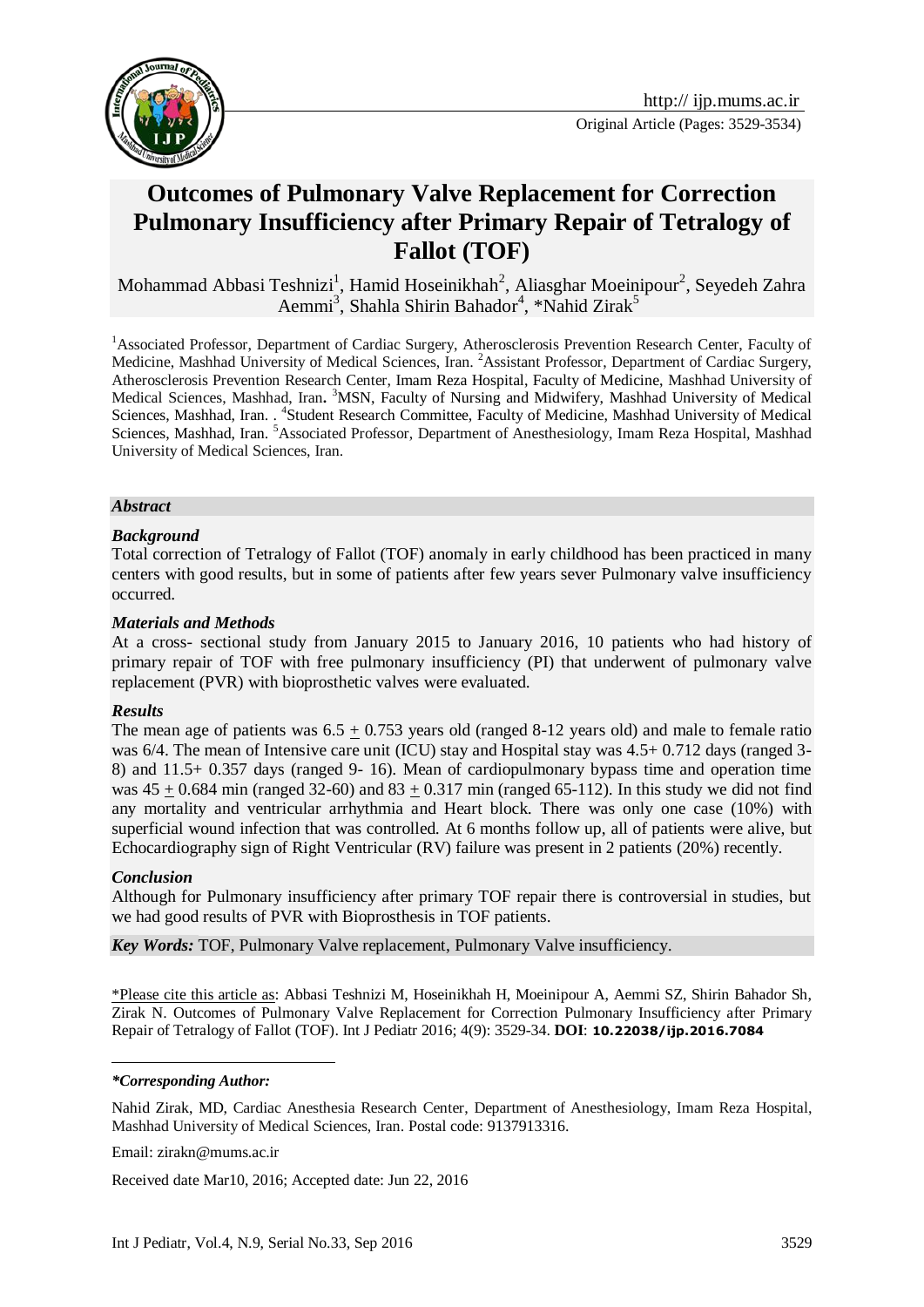## **1- INTRODUCTION**

 Tetralogy of Fallot (TOF) is one of the most common cyanotic Congenital Heart Disease (CHD) that occurring in 3–6 infants for every 10,000 births. One third of patients are younger than 15 years. In many centers, surgery and primary repair of TOF is the most preferred strategy in any ages. In cases that repair of Tetralogy need to opening the annulus of pulmonary valve and transannular patch for repairing of pulmonary artery, further pulmonary insufficiency happened. In some studies follow up after primary repair, showed that pulmonary insufficiency (PI) is a common adverse event (1-5) (**Figure.1**).

Prolonged PI lead to chronic cardiac overload, can result in cardiac RV wall enlargement, tricuspid valve regurgitation,

RV failure, heart failure, arrhythmias and unfortunately sudden cardiac death (6-8). Although, pulmonary insufficiency at first years is tolerated well, but after few years clinical and paraclinical deterioration of RV function was happened and need to surgical intervention (7). Option in redo surgery for correction of free PR consists of hemograft replacement and pulmonary valve replacement with biologic prosthesis (6). Result of reoperation with pulmonary valve replacement usually is good and preservation of right ventricle function and good hemodynamic and clinical status in short and long term follows up.

The purpose of this study was to analyze outcomes of pulmonary valve replacement for correction pulmonary insufficiency after primary repair of TOF.



**Fig1**: The picture of Tetralogy of Fallot

## **2- MATERIALS AND METHODS**

 From January 2015 to January 2016 in single center experience (Imam Reza hospital, Mashhad – Iran) 10 patients who were known cases of previous primary repair of TOF anatomy were studied in retrospective study. Time interval from primary total correction of tetralogy to redo surgery was 20 months to 56 months. In all of these patients, medical records were evaluated and primary surgery were total correction of TOF with transanular patch. Patients were asymptomatic until recently with symptoms and sign of right side heart failure. In multiple echocardiography examination presence of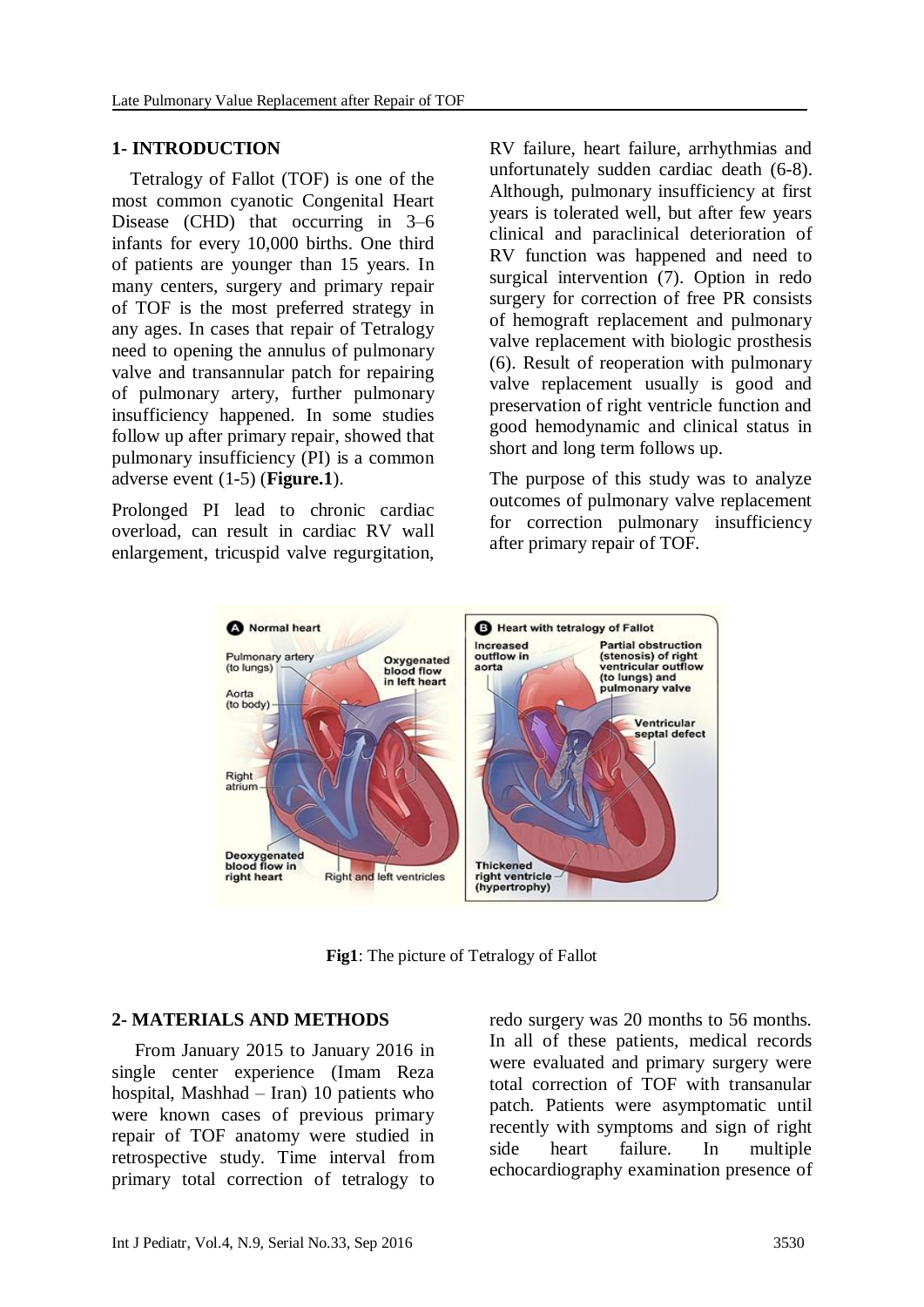significant pulmonary insufficiency were observed with RV failure and sever enlargement of RA and RV. The age range of patients was between 5 years old to 12 years old. Patients were candidate for pulmonary valve replacement with bioproshthesis that all of the procedure was accomplished with single team of cardiac surgery. With resternotomy approach with oscillating saw at first limited decortications and pericardiolysis only around infundibulum of RV and proximal of main pulmonary artery (MPA) was performed. After heparin administrated cardiopulmonary bypass was initiated. Our experiences for PVR, was without Aortic Cross clamp and cardiac arrest, insertion of bioprosthesis with continuous suture technique for use of 4 to 6 prolene suture (2-0). The advantage of valve replacement in beating heart is shortness of operation time and without need for cardiac protection and prevention of any rhythm failure at end of procedure. We performed all of these PVR with this technique. Weaning of patients from CPB was easily achieved.

# **3- RESULTS**

 In this cross sectional study during 12 month, from overall 10 patients, 6 (60%) patient had 19mm bioprosthesis and 3 (30%) patients had 21mm and one (10%) patient had 23 mm bioprosthesis. Mean time of cardiopulmonary bypass time was  $45 \pm 0.684$  min (ranged 32-60). Mean time of operation time was  $83 + 0.317$  min (ranged 65-112). Mean time of intensive care unit (ICU) stay was  $4.5 + 0.712$  days (ranged 3-8).

In this study we did not see any rhythm disorder or Heart Block. Average time of hospital stay in this group of patients was 11.5 + 0.357 days after surgery (9- 16 ranged). Also, there was no hospital mortality and up to 3 months follow up and all of patients discharged in good clinical condition. Echocardiography examination was performed with single echo cardiologist twice before discharge of hospital and then monthly.

All of patients in echocardiography examination showed a good hemodynamic study of bioprosthetic valve and without any sign of paravalvular leakage. The mean and peak gradient of all of prosthesis were in acceptable range. In this study we did not see any significant postoperative ventricular and supraventricular tachycardia (**Table.1**).

| Variables                                  | Statistics data                 |
|--------------------------------------------|---------------------------------|
|                                            | mean+ standard deviation) and % |
| Age (year)                                 | $6.5 + 0.753(8-12)$             |
| Gender: Male/Female                        | 6/4(60%)                        |
| ICU stay (day)                             | $4.5 \pm 0.712$ (3-8)           |
| Hospital stay (day)                        | $11.5 + 0.357(9-16)$            |
| Cardiopulmonary time (min)                 | $45 + 0.684(32-60)$             |
| Operation time (min)                       | $83 + 0.317(65-112)$            |
| Postoperative drainage and Bleeding (cc)   | $550 + 0.372$ (200-800)         |
| Prosthesis dysfunction (%)                 | $0(0\%)$                        |
| $RV$ failure $(\% )$                       | 2(20%)                          |
| Ventricular arrhythmia and Heart block (%) | 0(0)                            |
| Infection $(\%)$                           | 1(10)                           |
| Thromboembolism (%)                        | 0(0)                            |
| Hospital mortality $(\%)$                  | 0(0)                            |

**Table 1**: Demographic characteristics of the child patients with TOF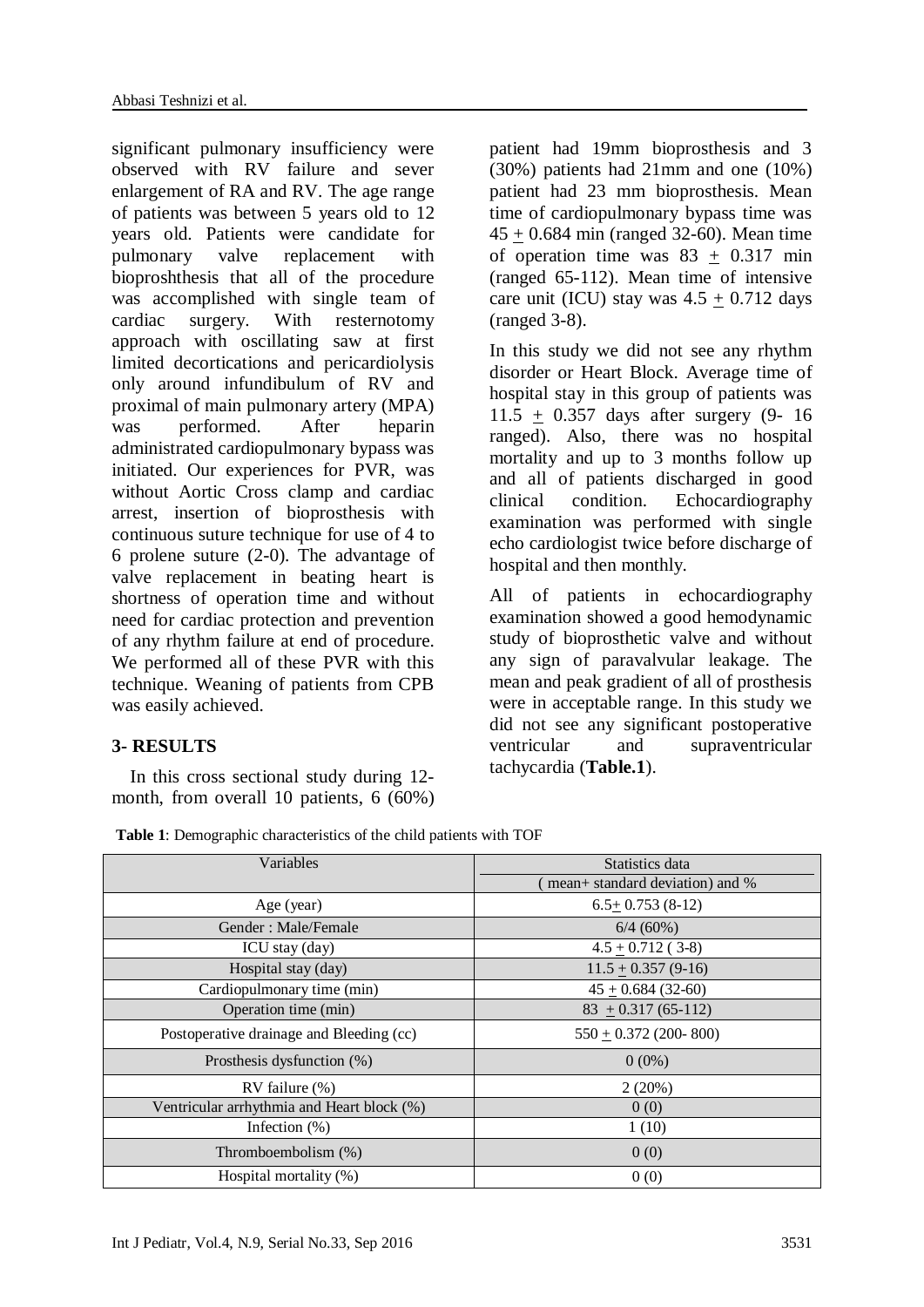# **4- DISCUSSION**

 TOF is a congenital cardiac anomaly that basic mechanism of it development is lack of right ventricular infundibulum and pulmonary obstruction in face Pulmonary stenosis or Atresia and with ventricular septal defect (VSD) and also overriding of Aorta (1, 3). In classic form of TOF position of VSD is sub aortic type (1). Usual presentation of TOF anomaly, are newborns with cyanosis from birth and respiratory distress syndrome and Tet spell. Although, in the past palliative procedure consist of shunt procedure was performed, but recently there is ternd to total correction of this complex anomaly in any ages (7). Today, prognosis and result and long term survival in newborn that underwent total correction of TOF is excellent that in most studies 20 years survival reach to 88% (9-11).

If total correction of TOF need to t transannular patch, further pulmonary insufficiency will be expected (10). Chronic pressure and volume overload on cardiomyocytes, can lead to muscular hypertrophy and RV enlargement and finally RV Failure (9). Cardiac surgeon must notice to chronic RV failure resulted from prolonged PI because after few years, due to this phenomenon can lead to right side heart failure and RV enlargement, but after PVR, RV function and RV mass can regress and reach to normal range(11).

Most of redo procedure for replacing of disease pulmonary valve, prefer to use of biologic prosthesis due to lack of need for long time anticoagulation and also good durability (12); although, in some selected cases of Pulmonary valve insufficiency after primary repair of TOF, seldom repair of native pulmonary valve was reported, but most of experts believe in need to PVR (13). In review of studies, there are controversial about indication and time for intervention for PI because some of authors believe that PVR can not affect in long term survival and ventricular

arrhythmia, but some other authors show good result after PVR for correction of PI after primary TOF repair (11, 14-16). After PVR, because of deletion of pressure and volume overload on right side of Heart, RV function steadily improve and result in decrease of clinical symptoms and better of quality of life (8).

Pulmonary valve replacement can also decrease the chance of ventricular arrhythmia due to relief of pressure and volume overload on RV and after PVR remodeling of RV mass and RV dilation can protect from ventricular arrhythmia and improve clinical symptoms (10). Some authors indicate that in compare of TOF patient after repair of TOF whom suffer from PI, with PVR and without PVR, show survival benefit in group of PVR and also decrease of ventricular arrhythmia in PVR group.

Silberman et al. at the follow up results of patients with free PI after primary TOF repair, showed that in Redo surgical bioprosthesis, was implanted in pulmonary position (4). In report by Lee in 2016, use of hand-sewn polytetrafluoroethylene (PTFE) bicuspid pulmonary value replacement were acceptable results (13). Also, Decellularized homografts for pulmonary valve replacement, showed the excellent results in some centers with lower rate of need for Redo operation (12). Yemets et al. showed that improvement of ventricular function is related on performance of bioprosthesis (17). It has been recommended that replacement of pulmonary valve with bioprosthetic, can reduce worsening of future right ventricular dilation and ventricular arrhythmia (18).

The index of QRS interval duration has been marked for this process, with some reports showing a reduction in duration of QRS interval after PVR. The last studies confirm that rapid restoration of Pulmonary valve function with bioprosthesis can regress the impaired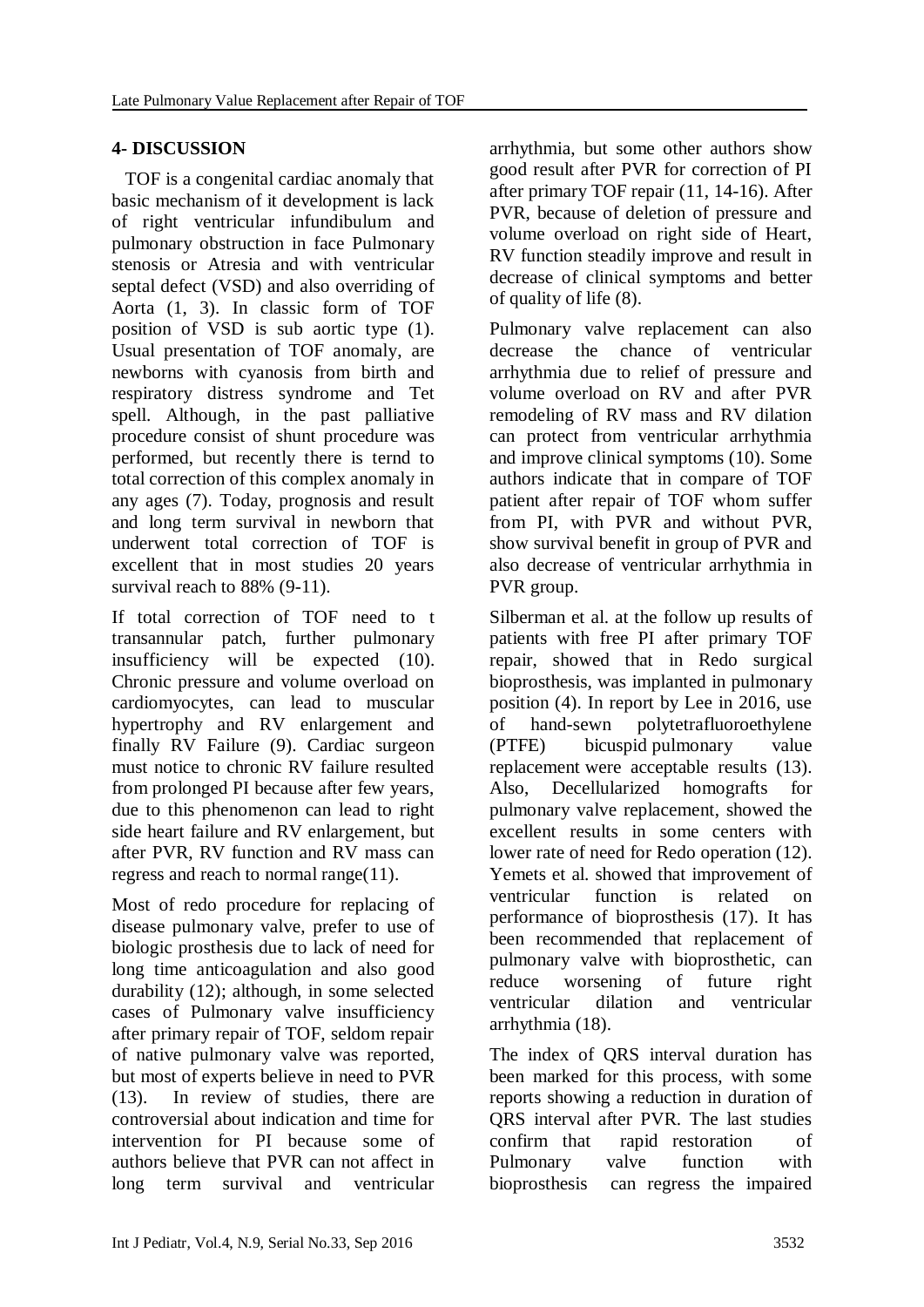function of right ventricle and finally can normalize the RV function, but the exact time of replacement of Pulmonary valve is still unknown (4,18-20).

# **4. CONCLUSION**

 Despite the some bad results of PVR for PI after primary TOF repair, in small study of our patients who underwent PVR with bioprosthetic and without cardiac arrest, we found the good result without hospital mortality, but further studies especially long-term study for follow up of patients with PVR and also compare of them to TOF patients who have not PVR procedure for correction of PI is needed.

# **5- CONFLICT OF INTEREST:** None.

## **6- REFERENCES**

1. Van Straten A, Vliegen HW, Hazekamp MG, Bax JJ, Schoof PH, Ottenkamp J, et al. Right ventricular function after pulmonary valve replacement in patients with tetralogy of Fallot. Radiology 2004; 233: 824-9.

2. Gerrah R, Turner ME, Gottlieb D, Quaegebeur JM, Bacha E. Repair of Tetralogy of Fallot in Children Less Than 4 kg Body Weight. Pediatric cardiology. 2015; 36(7):1344-9.

3. Menon SC, Kaza AK, Puchalski MD. Effect of ventricular size and function on exercise performance and the electrocardiogram in repaired tetralogy of Fallot with pure pulmonary regurgitation. Ann Pediatr Card 2012; 5: 151-5.

4. Silberman S, Shaheen J, Merin O, Fink D, Shapira N, Liviatan-Strauss N, et al. Exercise hemodynamics of aortic prostheses: comparison between stentless bioprostheses and mechanical valves. Ann Thorac Surg 2001; 72: 1217-21.

5. Bove EL, Kavey RE, Byrum CJ, Sondheimer HM, Blackman MS, Thomas FD. Improved right ventricular function following late pulmonary valve replacement for residual pulmonary insufficiency or stenosis. J Thorac Cardiovasc Surg 1985; 90: 50-5.

6. Vliegen HW, van Straten A, de Roos A, Roest AA, Schoof PH, Zwinderman AH, et al. Magnetic resonance imaging to assess the hemodynamic effects of pulmonary valve replacement in adults late after repair of tetralogy of fallot. Circulation 2002; 106: 1703-7.

7. Therrien J, Siu SC, McLaughlin PR, Liu PP, Williams WG, Webb GD. Pulmonary valve replacement in adults late after repair of tetralogy of fallot: are we operating too late? J Am Coll Cardiol 2000; 36: 1670-75.

8. Geva T, Sandweiss BM, Gauvreau K, Lock JE, Powell AJ. Factors associated with impaired clinical status in long-term survivors of tetralogy of Fallot repair evaluated by magnetic resonance imaging. J Am Coll Cardiol 2004; 43: 1068-74. doi: 10.1016/j. jacc.2003.10.045.

9. Chaturvedi RR, Redington AN. Pulmonary regurgitation in congenital heart disease. Heart 2007; 93: 880-9. doi: 10.1136/hrt.2005.075234.

10. Discigil B, Dearani JA, Puga FJ, Schaff HV, Hagler DJ, Warnes CA, et al. Late pulmonary valve replacement after repair of tetralogy of Fallot. J Thorac Cardiovasc Surgery 2001 121: 344-51.

11. Murphy JG, Gersh BJ, Mair DD, Fuster V, McGoon MD, Ilstrup DM, et al. Long-term outcome in patients undergoing repair of tetralogy of Fallot. N Engl J Med 1993; 329:595-9.

12. Moeinipour A, Zarifian A, Sheikh Andalibi MS, Sepehri Shamloo A, Ahmadabadi A, Hoseinikhah H, et al. The Best Anticoagulation Therapy in Multiple-Trauma Patients with Mechanical Heart Valves: Evaluation of Latest Guidelines and Studies. The Heart Surgery Forum 2015; 18(6): 1348.

13. [Stulak JM,](http://www.ncbi.nlm.nih.gov/pubmed/?term=Stulak%20JM%5BAuthor%5D&cauthor=true&cauthor_uid=27060049) [Mora BN,](http://www.ncbi.nlm.nih.gov/pubmed/?term=Mora%20BN%5BAuthor%5D&cauthor=true&cauthor_uid=27060049) [Said SM,](http://www.ncbi.nlm.nih.gov/pubmed/?term=Said%20SM%5BAuthor%5D&cauthor=true&cauthor_uid=27060049) [Schaff](http://www.ncbi.nlm.nih.gov/pubmed/?term=Schaff%20HV%5BAuthor%5D&cauthor=true&cauthor_uid=27060049)  [HV,](http://www.ncbi.nlm.nih.gov/pubmed/?term=Schaff%20HV%5BAuthor%5D&cauthor=true&cauthor_uid=27060049) [Dearani JA.](http://www.ncbi.nlm.nih.gov/pubmed/?term=Dearani%20JA%5BAuthor%5D&cauthor=true&cauthor_uid=27060049) Mechanical pulmonary valve replacement [Semin Thorac Cardiovasc Surg](http://www.ncbi.nlm.nih.gov/pubmed/27060049)  [Pediatr Card Surg Annu](http://www.ncbi.nlm.nih.gov/pubmed/27060049) 2016; 19(1):82-9.

14. [Dietl CA,](http://www.ncbi.nlm.nih.gov/pubmed/?term=Dietl%20CA%5BAuthor%5D&cauthor=true&cauthor_uid=7955286) [Cazzaniga ME,](http://www.ncbi.nlm.nih.gov/pubmed/?term=Cazzaniga%20ME%5BAuthor%5D&cauthor=true&cauthor_uid=7955286) [Dubner SJ,](http://www.ncbi.nlm.nih.gov/pubmed/?term=Dubner%20SJ%5BAuthor%5D&cauthor=true&cauthor_uid=7955286) [Pérez-Baliño NA,](http://www.ncbi.nlm.nih.gov/pubmed/?term=P%C3%A9rez-Bali%C3%B1o%20NA%5BAuthor%5D&cauthor=true&cauthor_uid=7955286) [Torres AR,](http://www.ncbi.nlm.nih.gov/pubmed/?term=Torres%20AR%5BAuthor%5D&cauthor=true&cauthor_uid=7955286) [Favaloro RG.](http://www.ncbi.nlm.nih.gov/pubmed/?term=Favaloro%20RG%5BAuthor%5D&cauthor=true&cauthor_uid=7955286) Life-threatening arrhythmias and RV dysfunction after surgical repair of tetralogy of Fallot. Comparison between transventricular